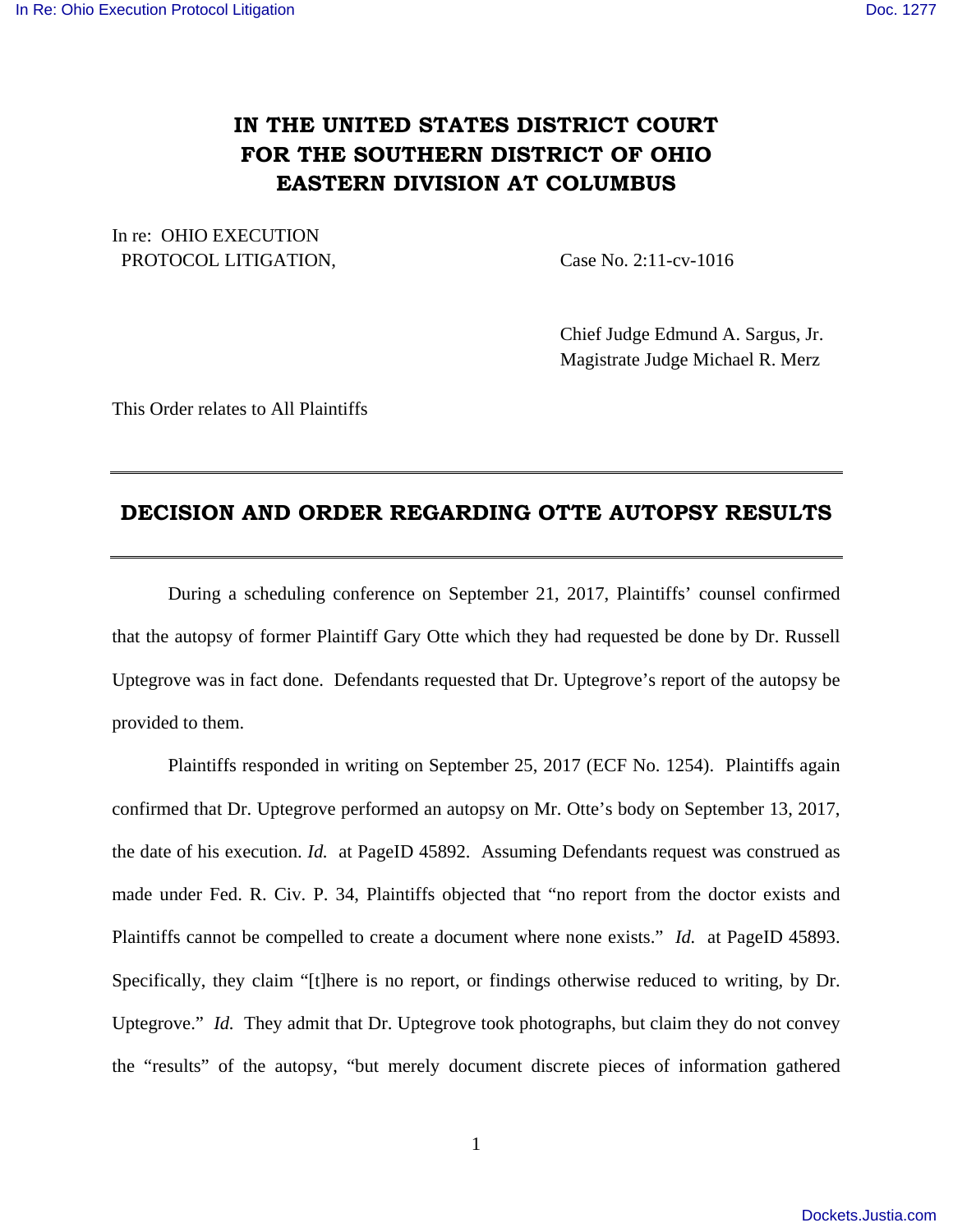during the course of the autopsy" at counsels' direction and their disclosure "would reveal litigation theories and strategy." *Id.* 

 Plaintiffs assert the information gathered by Dr. Uptegrove is fact work product protected from disclosure by Fed. R. Civ. P. 26(b(3). They claim their counsel consulted with Dr. Uptegrove on strategy and "made specific requests as to the information to be gathered, tests to be performed, and samples to be collected according to litigation strategy that they had developed." *Id.* at PageID 45897.

 Plaintiffs concede that fact work product can be obtained upon a showing of exceptional circumstances under which it is impracticable for the party to obtain facts or opinions on the same subject by other means." *Id.* at PageID 45898, quoting Fed. R. Civ. P. 26(b)(4)(D). Because by Plaintiffs' interpretation of ODRC Policy No. 66-ILL-02 (eff. 07/28/2014), Defendants could themselves have had an autopsy performed and did not, they thereby demonstrated "their lack of need for the information". *Id.* at PageID 45899.

 Plaintiffs have now confirmed that they do not intend to call Dr. Uptegrove as a witness, either in their case in chief or in rebuttal, as the preliminary injunction hearing set for October 23, 2017 (ECF No. 1266, PageID 46345). Plaintiffs are under a duty to disclose to the Court and Defendants if that intention changes.

Plaintiffs further state that they do not intend "for any of their testifying experts to rely on any of [Dr. Uptegrove's] work in forming their opinions." *Id.* at PageID 46344. However, if any data gathered or opinions formed by Dr. Uptegrove has been furnished to any of the Plaintiffs' testifying expert witnesses or is in the future furnished to any such expert, it must be disclosed to Defendants. *Innovative Sonic, Ltd v. Research in Motion, Ltd,* 2013 U.S. Dist.